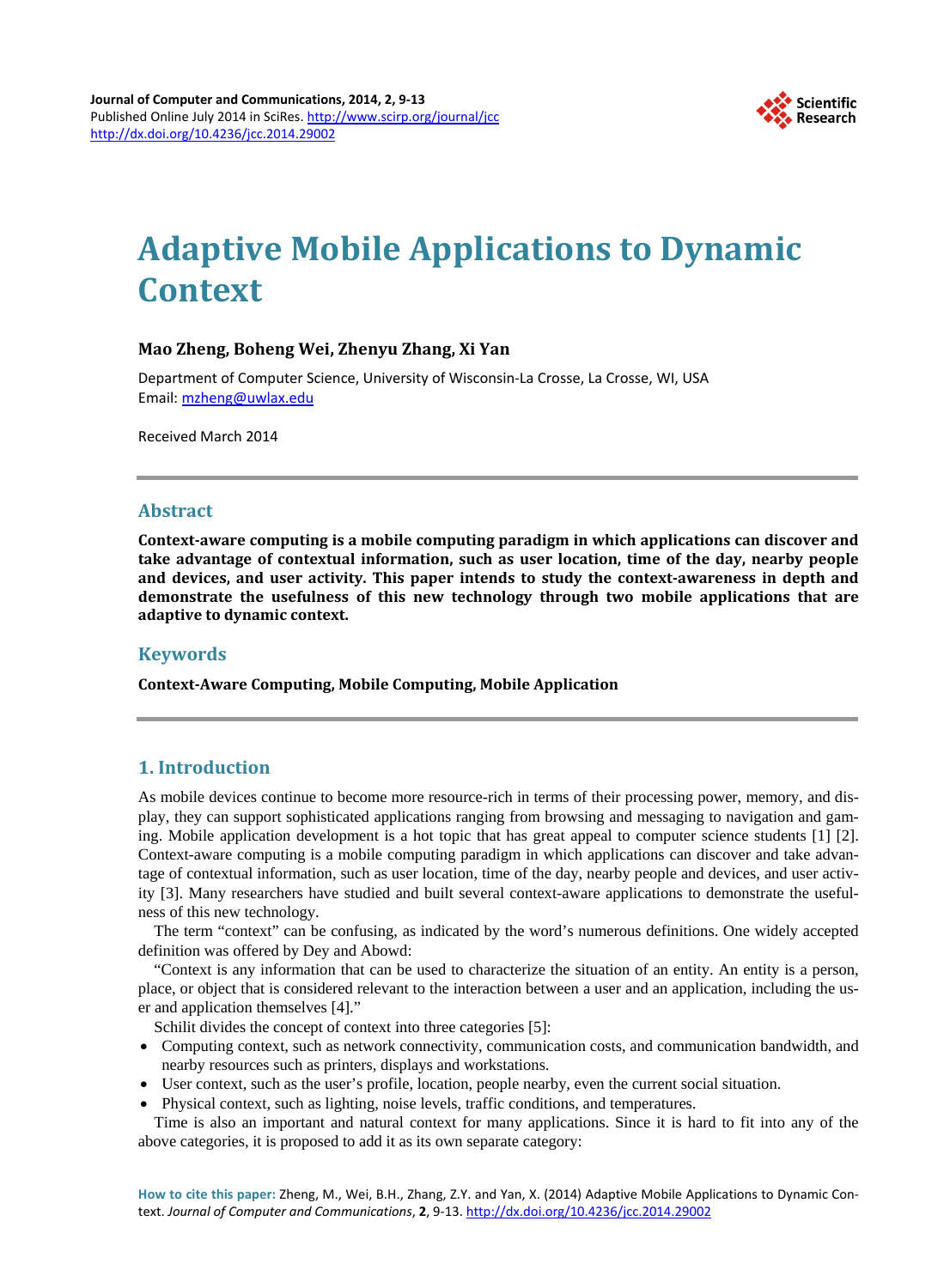• Time context, such as time of a day, week, month, and season of the year.

Combining several context values may generate a more useful understanding of the state of some environment. For example, knowing the current location and current time, together with the user's calendar, an application might better understand the user's current social situation (in a meeting, in class, waiting in the airport, or in a similar situation). The efforts made to utilize context for enhancing computer interaction have developed into the field of context-aware computing. The primary objective of this field is to improve software. Recent technological improvements have caused the field to evolve greatly.

This project will study context-awareness in depth, specifically on collecting and disseminating context. There are two mobile applications developed in this study which are aimed at exploring the potential usages of context-aware computing in the real world. One is a campus guide system. The other is automatically adjusting the smart phone status. The two applications collect the context-information via various built-in sensors and update their functionalities according to dynamic context.

There are two major platforms in the mobile device community: iOS and Android. This study chose Android development mainly for the reason of its openness. In addition, all the tools in the Android development are free and no special hardware is required [6]-[8].

Sections 2 and 3 will explain two applications in detail. Section 4 discusses related works. Section 5 summarizes the current study and future work.

#### **2. A Campus Guide System**

This mobile application intends to provide information about a university campus to a tourist using his/her current location. When the user opens the app in his/her mobile device, there will be a map showing the overall view of the campus. The user can center the map over an area of interest, zoom in on that area to get detailed information, or select one or more buildings in the campus to visit. The application will be able to navigate the user to a point of interest. In addition, the user can obtain detailed information about a building, such as the name, the services provided, the residing departments, and current events hosted in the building.

**Figure 1** is a screen shot showing a map of the overview of the University of Wisconsin-La Crosse campus. The blue arrow is the user's current location. The red circles are the points of the interest.

This application also provides the functionality of augmented reality. It augments the user's view of the real world, with additional virtual information. For example, current event information can be overlaid on a picture of a building.

#### **3. Automatically Adjust the Smart Phone**

This application is developed as a service running in the background. There is only one user in this application, the smart phone's user/owner. The user will use his/her phone as usual. The application will automatically adjust the status of the phone based on the user's current location, the time of the day, etc.

The application identifies three different environments based on the user's location: at work, at home and on the go. The location information is obtained through the phone's built-in GPS. Once the user installs the application, he/she needs to register to set up an account for security reasons. Meanwhile, the user will provide his/her email accounts at work and at home. After setting up an account, when the user starts the application for the first time, the user needs to identify his/her office and home locations on the map.

When the application running in the background recognizes the user's current location is at work, it will change the wallpaper to be office background, set the ringtone's volume to medium, and convert the email account setting to the office account. If there is an incoming call, the application will first check the user's calendar. If the user is currently having a meeting, the incoming call will be cut off, instead, a text message will be sent from the user's smart phone to the caller: "I am in a meeting". When it is the time for lunch, the application will list all the restaurants near the office with the phone number.

When the application running in the background recognizes the user's current location is at home, it will change the wallpaper to be a home background, set the ringtone's volume to minimum, and convert the email account setting to the home account. The application will also list the movies showing for the next few hours at nearby cinemas after the user gets home.

**Figure 2** shows the email account has been converted to the home account.

**Figure 3** shows the received email from the user's home account.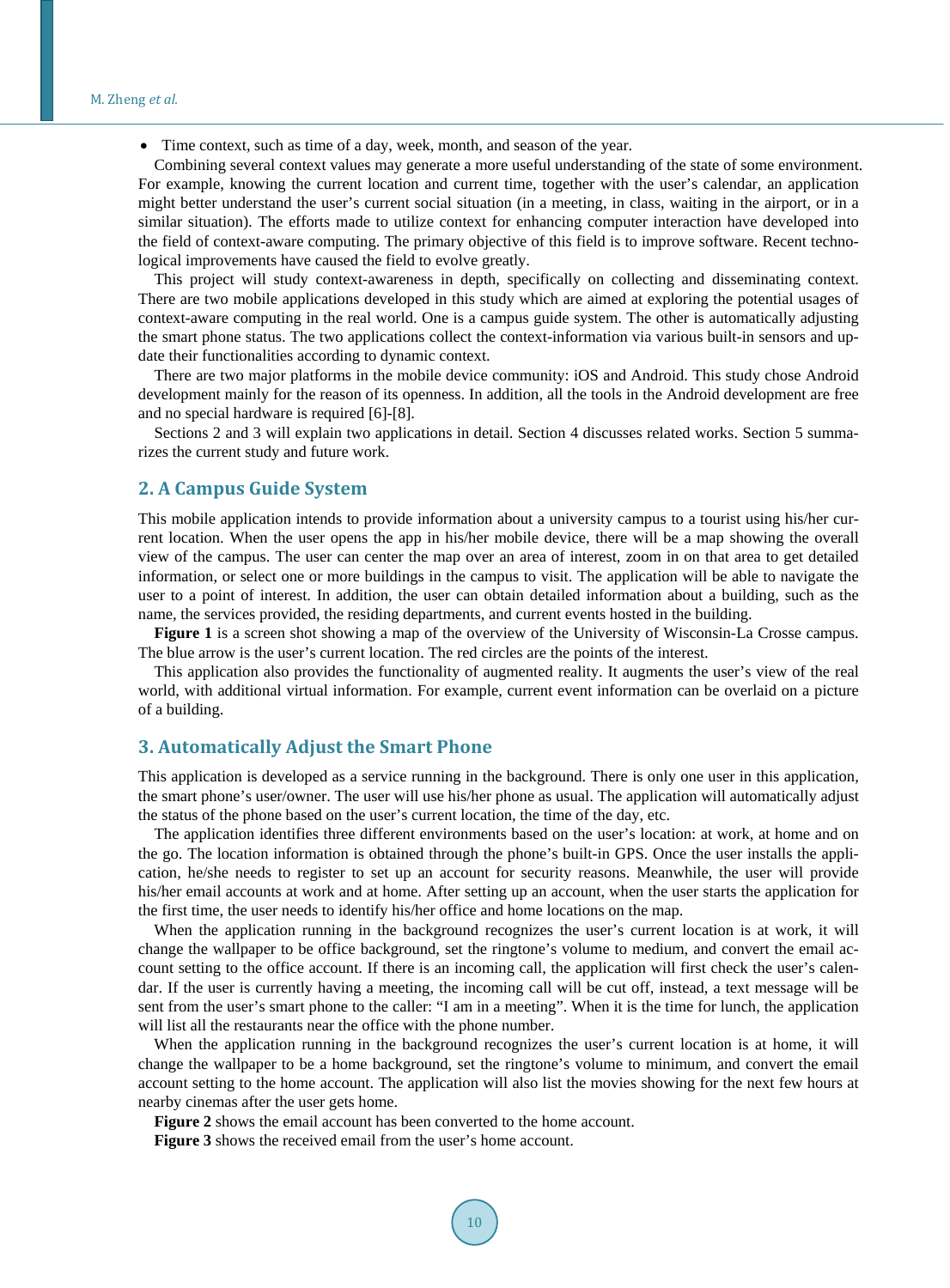M. Zheng *et al.*



**Figure 1.** A campus map of the University of Wisconsin-La Crosse.



**Figure 2.** Sending email from Home.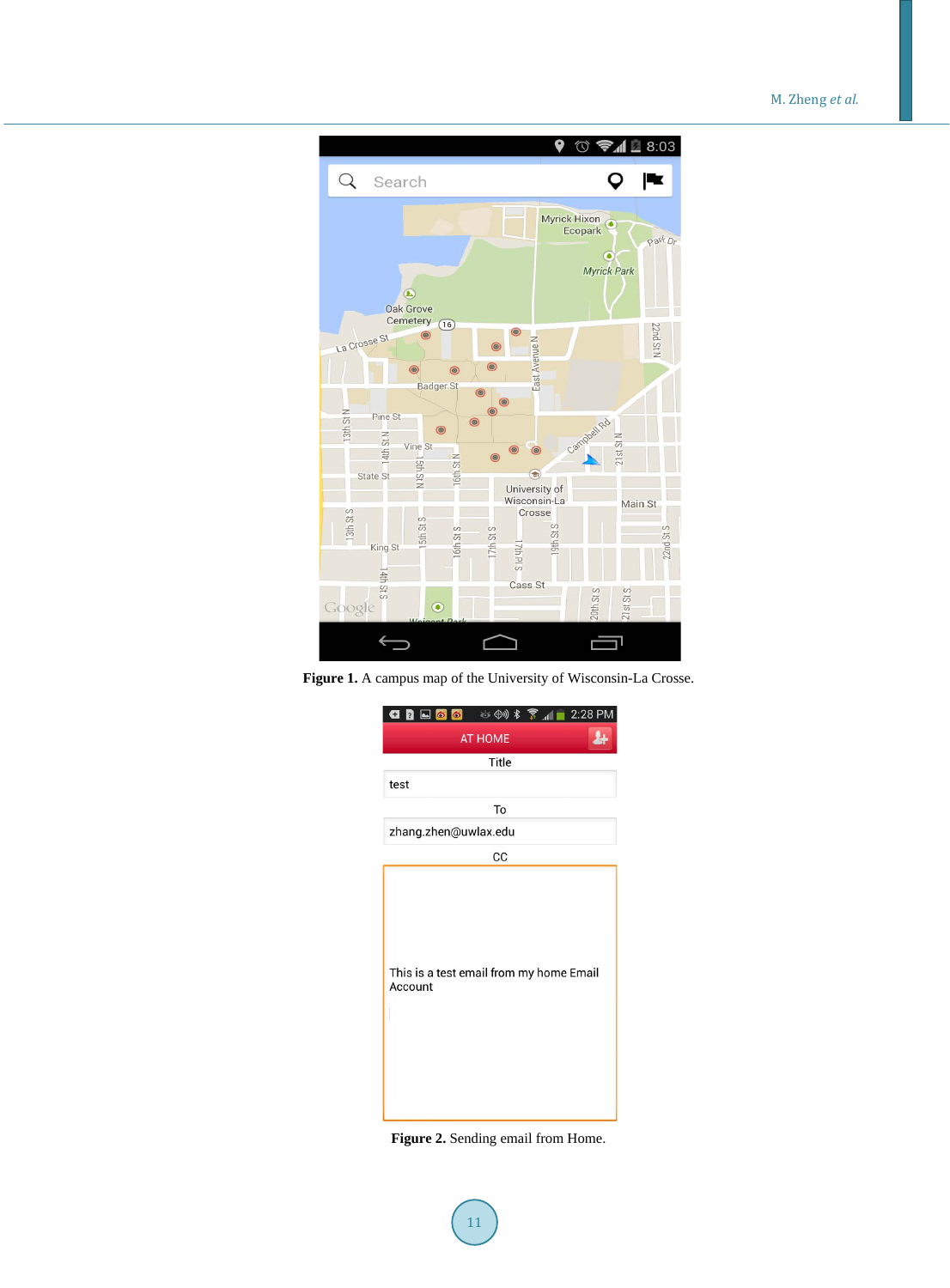| test<br>Inbox x |                                                                                                 |                                    |  |  |
|-----------------|-------------------------------------------------------------------------------------------------|------------------------------------|--|--|
|                 | 张震宇 <stevenzzy9@gmail.com><br/>to me <math>\overline{\phantom{a}}</math></stevenzzy9@gmail.com> | 2:28 PM (0 minutes ago) $\sqrt{ }$ |  |  |
|                 | $\approx$ $\approx$ $\approx$                                                                   |                                    |  |  |
|                 | This is a test email from my home Email Account                                                 |                                    |  |  |

**Figure 3.** Received email.

When the user is not at work or home, the application will identify the phone's status to be on the go. It will change the wallpaper to be an on the go background, set the ringtone's volume to maximum. The application will read the user's current location from the built-in GPS, then display a map with a number of points of interests close by. Once the user selects a destination, the routing information from the user's current location, to the destination will be given.

#### **4. Related Works**

Context-aware computing can be classified into two types: 1) Active context awareness—an application automatically adapts to discovered context by changing the application's behavior, and 2) Passive context awareness —an application presents a new or updated context to an interested user or makes the context persistent for the user to retrieve later. The campus guide system incorporates a tourist's location as passive context and time as an active context. Automatically adjusting the smart phone application utilizes a user's location as active context.

Other researchers have been working on the following context-aware applications: The University of Kent at Canterbury [9] developed a system providing a set of tools to assist in the fieldworker's observational and datacollection activities, *i.e.*, helping the user record information about their environment. MIT media laboratory worked on an office assistant project [10] to serve as an agent that interacts with visitors at the office door and manages the office owner's schedule. Future Computing Environments at the Georgia Institute of Technology developed a conference assistant system that uses a variety of context-information to help conference attendees [11].

#### **5. Conclusions**

The new generation of mobile devices has multiple built-in sensors (e.g., accelerometer, gyroscope, light, video, microphone, camera, GPS, digital compass, etc.) and can easily communicate with external sensors via any of the built-in interfaces including Bluetooth, infrared, or WiFi.

Through a number of applications' development, we are able to categorize the types of context, collect various contextual information through built-in sensors and update the applications behavior based on dynamic context. However, storage, modeling and representing of the context information have not been fully studied in these applications. We are interested in the formal models underlying the context-aware systems.

#### **References**

- [1] Computer Science 2008 (2001) An Interim Revision of CS. <http://www.acm.org/education/curricula/ComputerScience2008.pdf>
- [2] Derek, R. (2012) Using Mobile Phone Programming to Teach Java and Advanced Programming to Computer Scientist. ACM Special Interest Group on Computer Science Education SIGSCE 2012, February 29-March 3 2012, 541-546.
- [3] Lowe, R., Mandl, P. and Weber, M. (2012) Context Director: A Context-Aware Service for Mobile Context-Aware Computing Applications by the Example of Google Android. *Tenth Annual IEEE International Conference on Pervasive Computing and Communications Workshops* (*PERCOM Workshops* 2012), Lugano, March 2012.
- [4] Dey, A.K. and Abowd, G.D. (2000) Towards a Better Understanding of Context and Context-Awareness. CHI 2000 Workshop on the What, Who, Where, When and How of Context-Awareness.
- [5] Schilit, B.N., Adams, N. and Want, R. (1994) Context-Aware Computing Applications. *Proceedings of IEEE Work-*